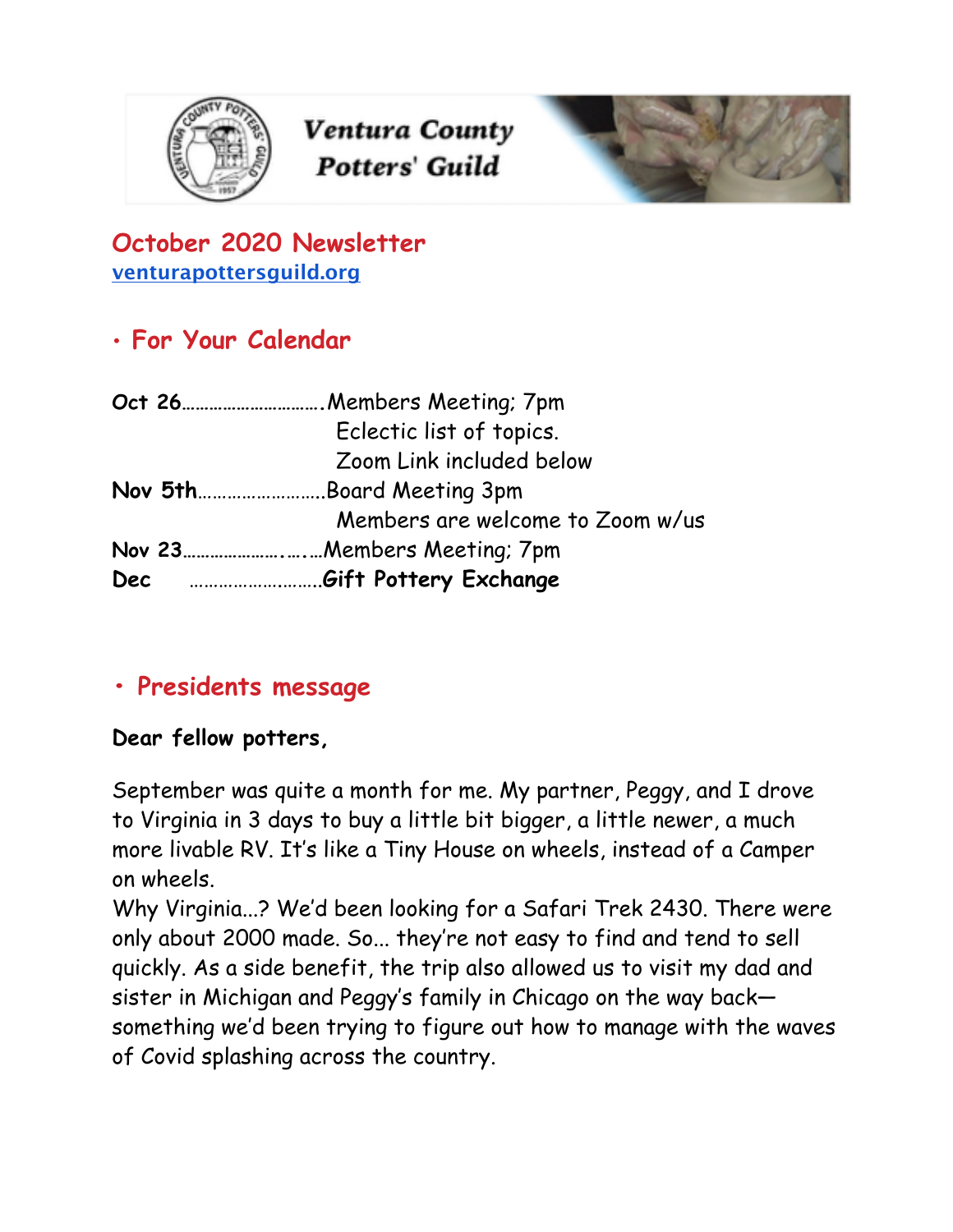We drove 5000 miles in 3 weeks. Got very acquainted with our new Trek. And, caught Covid somewhere between Oklahoma and The Grand Canyon on our way home. No idea how or where. We followed all the recommended guidelines... Our symptoms began as we got home to Ojai. I had a mild case. Peggy a bit more severe. Neither of us required hospitalization or have had any other serious side effects. We were lucky, have good genes, had a light viral load, or...? We're grateful to be back at work with clay and back in the world with customary precautions.

As part of your Guild's continuing Pivot to a greater online presence, we've created an Online Store, redesigned and greatly expanded our website, moved our Member Meetings online and are now in the early stage of implementing a process for creating videos of us — Guild members — sharing processes, tips and trick, etc. with the community. Our initial forays into this realm will be appearing in the Member's Meeting in October. We hope this expands into a vibrant Reference Library available through our YouTube Channel.

Happy Potting. **Wyn Matthews, VCPG President** 805.207.3122 [me@wynmatthews.com](mailto:me@wynmatthews.com)

**• Members Meeting online, Monday, October 26th @7pm** Join us on Monday, October 26th for our monthly Members' Meeting via Zoom. This month we will cover an eclectic list of topics. We'll have members on hand to answer questions about the new VCPG Member Connect and the new Online Store; and, we'll show a couple of short videos about packing and shipping your work. But the "featured attraction" will be **Genie Thomsen** doing a carving demonstration for us. If you've seen her recent work, you know we're in for a great presentation.

**Social time** starts at 6:30pm and the meeting starts at 7:00pm sharp.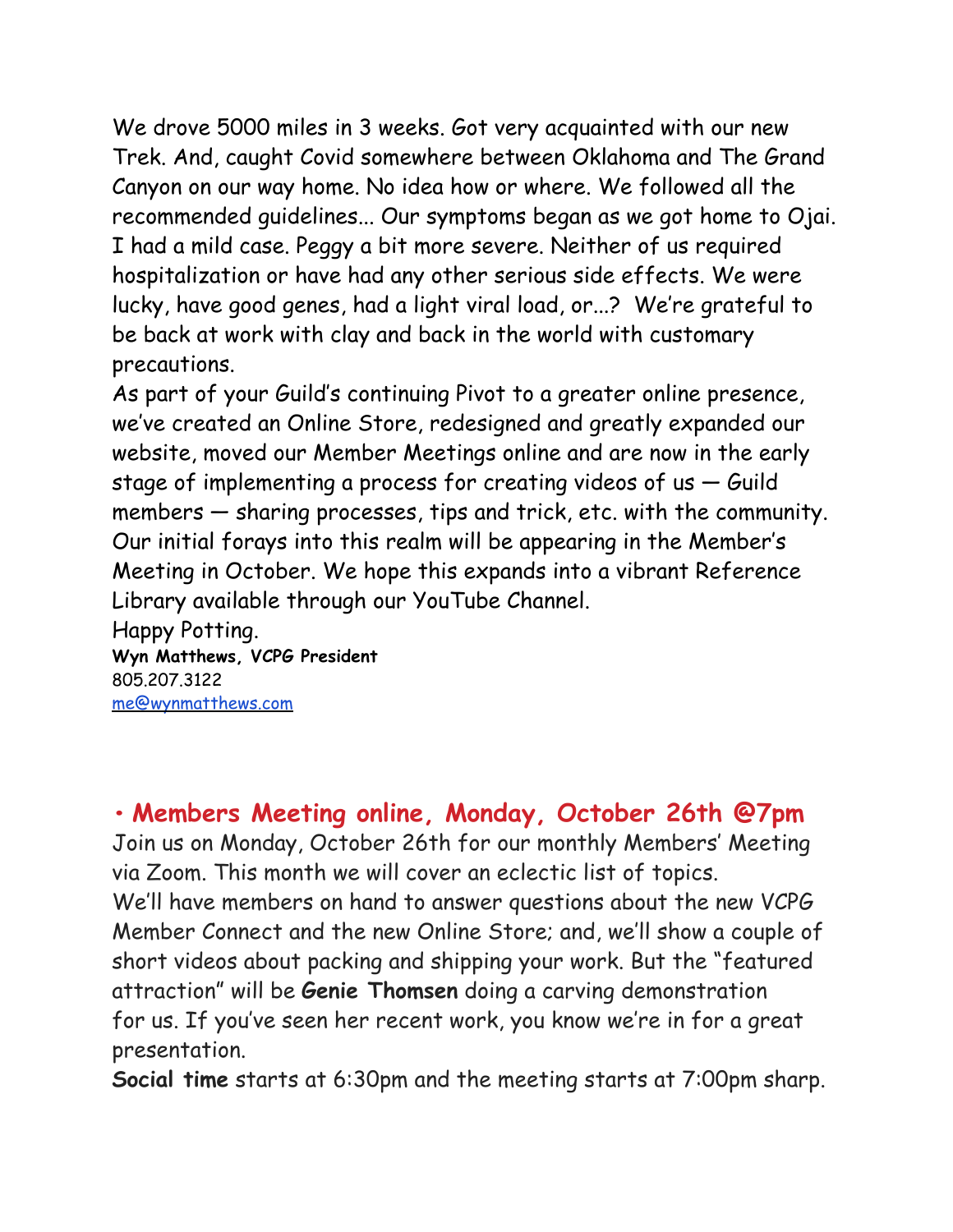Here is the link to the meeting: Join Zoom Meeting https://us02web.zoom.us/j/85893824287? pwd=WEc1K1owR05KR3RQYk5NOFMySXZiZz09 **Meeting ID:** 858 9382 4287 **Passcode:** 451064 One tap mobile +16699006833,,85893824287#,,,,,,0#,,451064# US (San Jose) Dial by your location +1 669 900 6833 US (San Jose)

### **• Congratulations to Our Winners**

**VCPG show "Nature's Bounty" at the Beatrice Wood Center.**







**1st place – 2nd place - 3rd place – Genie Thomsen Lynn Redmond Gloria Sills** for "Migration" for "Antelope Myth" for "Boundless Flight" Be sure to check out the show. It's all online: https://www.beatricewood.com/ventura\_county\_potters\_guild\_2020.html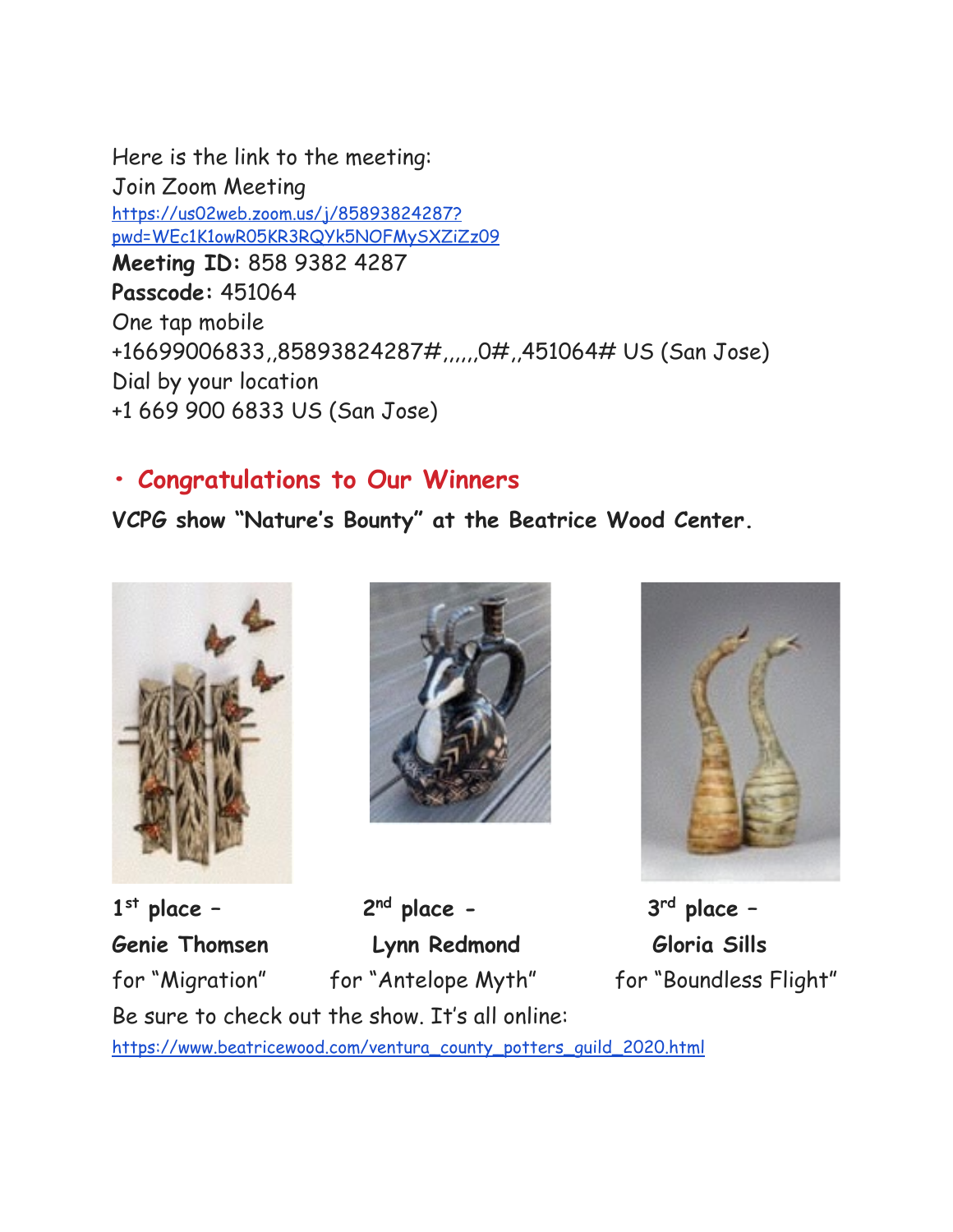# **• VCPG Jury Members Program during Covid-19;**

Pre-jury starts on October 3rd and Final Jury November 7th.

The process will happen at ClayZen Studios in Miners' Oaks at 135 S. Encinal Ave, Ojai, 93023. Always contact **Wyn Matthews** at 805.207.3122 (call or text) to make an appointment to drop off or retrieve your work.

**Pre-Jury: happened October 3rd**. **Please pick up your pots on Sunday, October 11th - Tuesday, October 13th.**

**Final Jury: Bring your pots to ClayZen during the week prior to Saturday, November 7th.** Please wear gloves or sanitize your hands before packing your pots at home and when unloading them at ClayZen.

**Jurors** will come individually when they can between November 8-14.

You'll receive the results of the final jurying in the mail within 2 weeks of the jurying.

### **• Volunteers!!**

Did you see the title of this article and say "pass". Come on, read my article.

First, I want to thank all of our volunteers we have had so far this year

- I keep track of this stuff and so far this year we have had:

• 16 members attended the 2020 & amp; Beyond Workshop in January and then 18 members continued on to help us meet the four goals identified in the workshop.

• Then when the pandemic hit, 3 of us attended Cal Lutheran's Center for Nonprofit workshop on how a nonprofit could pivot during the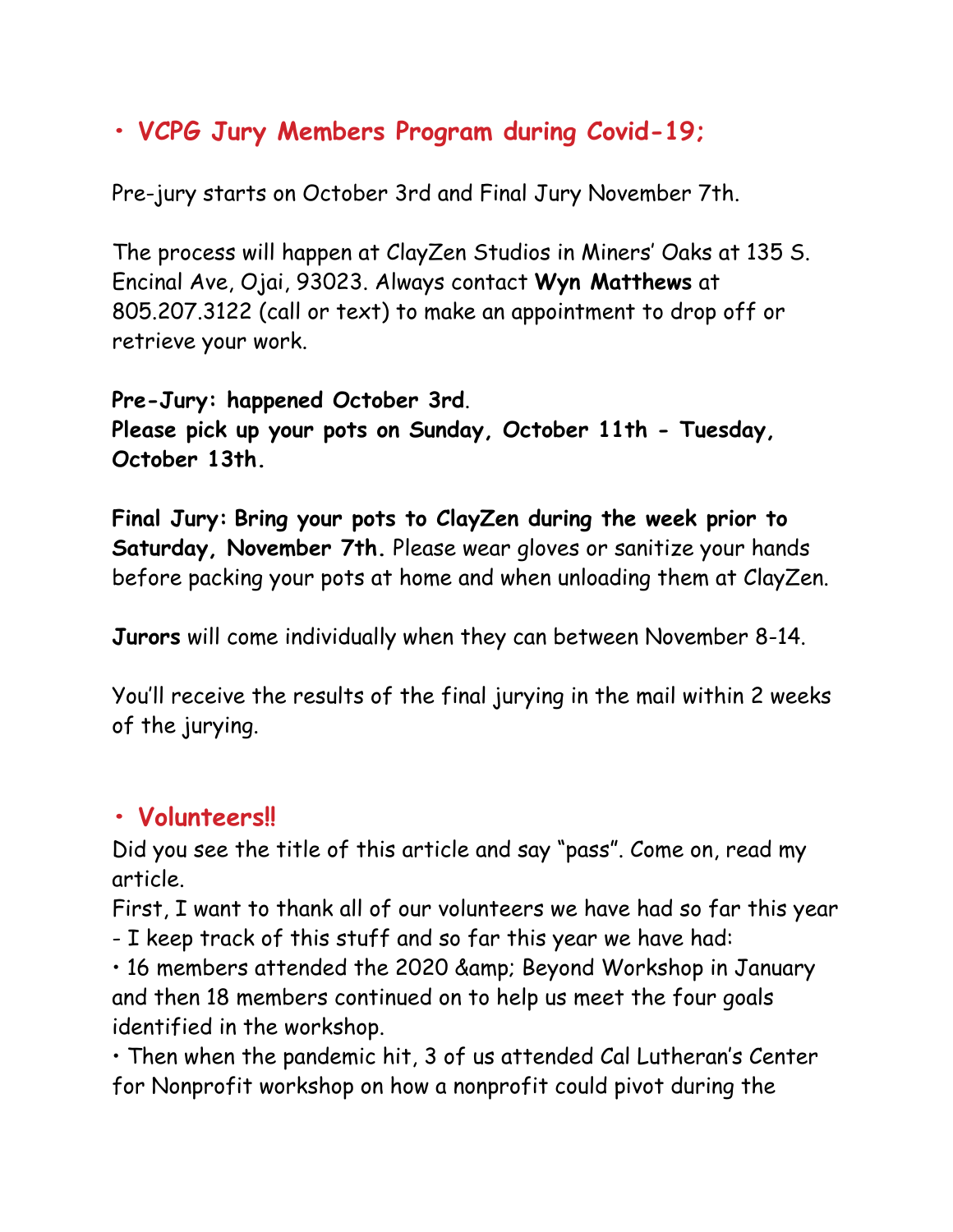pandemic and make their organization "sing even better than before". And we did. As a result of the work of 30 members that joined four different pivot teams we got the gallery open in a safe way and now our sales are above pre-pandemic levels; Stacy Rowe lead a team that created the online sales pilot that you saw in our last members' meeting; I lead a team that called each of you to see how you were doing; Wyn lead a team that put our Zoom members' meetings together and we had meetings all summer when we usually don't even have meetings. And you know what – we had fun doing it.

• Then, there are the 23 members that volunteer to be a voting Board member or support those members as part of a team.

### **So, why do these members to it?**

My personal answer is that I get to use the skills that I honed as a teacher and archivist in a new and fun way. I love to write, organize ideas, keep track of things and now I get to do it with good, smart, wonderful people working toward goals we set for ourselves. If you were able to attend the September members' meeting you saw two other members, Stacy and Terry Wilson display their experience and expertise in setting up our Online Sales program. They put a team together, figured out what needed to be done and how to do it, organized it, wrote the documents and then provided training in our meeting. Yes, it took some effort, but they were using their skills, experience, training and intelligence to reach a goal. They feel good about what they did, laughed and more important were challenged intellectually. That is why we do it. And there is a place "in the sandbox" for everyone at every level.

### **Right now the Guild needs:**

• At least two "nit-picky" members that like to read something and see if it is correct. I am putting together a team to QC the webpage and you will be trained and need to set aside about an hour a month. • One member that likes to follow-up on things and talk to people (e.g., How you doing? Did you get it done?). That is the job of the Vice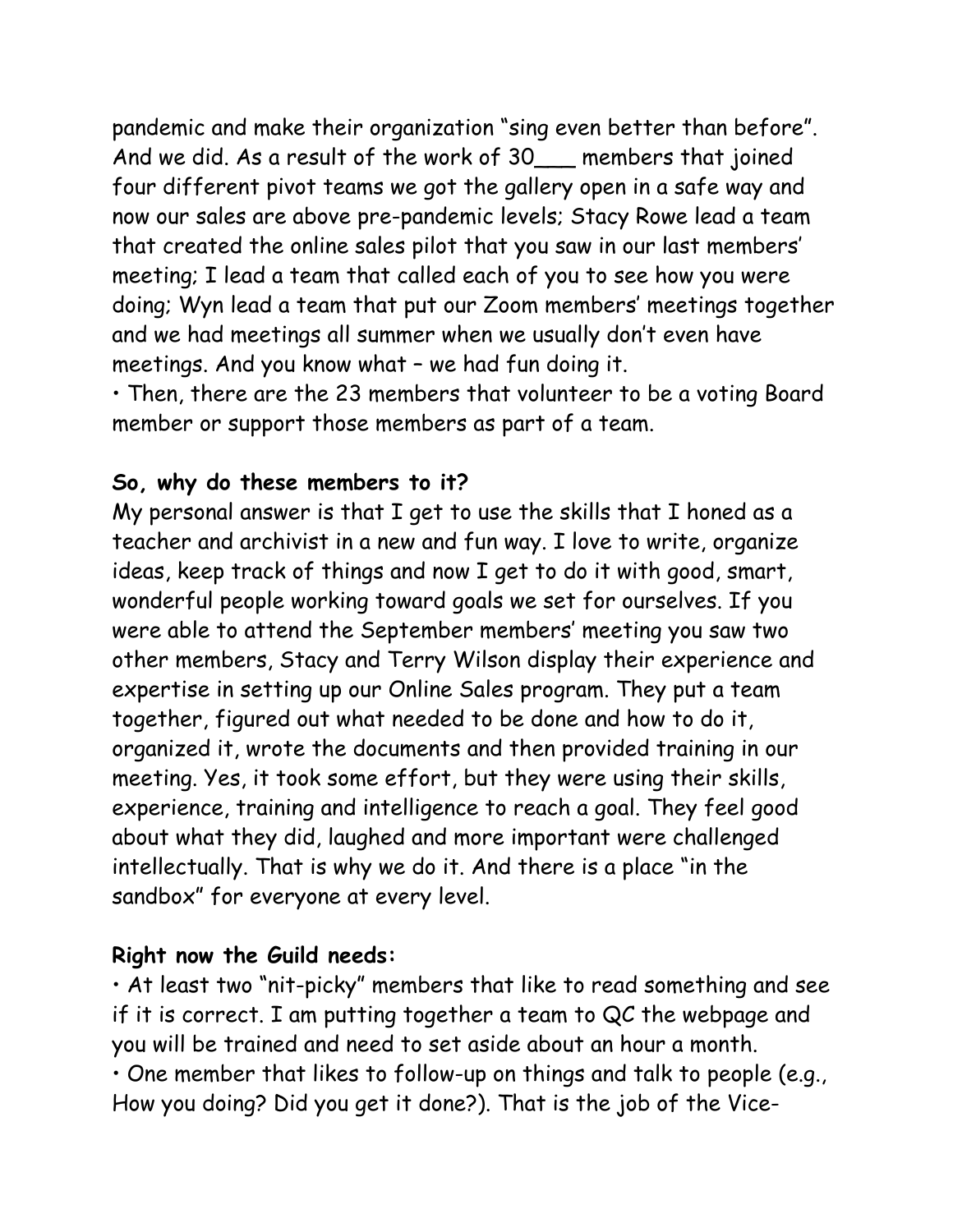President – to support and help the President do his job. Some people think that it means in 4 years you have to be President, but you really don't - the good thing about being a volunteer is you don't have to do anything you don't want to.

• Any member that has 1-2 hours a month, a skill and would like to use it: spreadsheets, databases, sales, marketing … the list is endless. Call me. Come play with us, laugh with us, accomplish something good for yourself and the Guild - feel that joy of working together with good people. You could even take on one of my projects or create one of your own! Call me.

**Brenda Burgess, bburgessinventura@gmail.com**

### **Tis the Season for Giving**

### **FREE GIFT with \$25 purchase at The Ventura Pottery Gallery**

The Ventura Pottery Gallery is planning a promotion for the week of Thanksgiving. Gallery members are donating ceramic pieces for this campaign. While supplies last, gallery customers will receive a FREE piece of pottery when they make a \$25.00 purchase.

We hope to drive holiday business to the gallery and to say **'Thank You'** to our current and new customers. We will create postcards, flyers and posters to promote this event and publicize on social media.

### **• Ventura Pottery Online**

The Guild's Online Store is up and running! We've recently begun posting work from juried members that are NOT in the Gallery at the Harbor. If you're interested in posting your work, please submit your form and photos to Stacy Rowe at venturapotteryonline@gmail.com. You can also reach out to Stacy if you have any questions about the Online Store.

Resources, guidelines and forms for the Online Store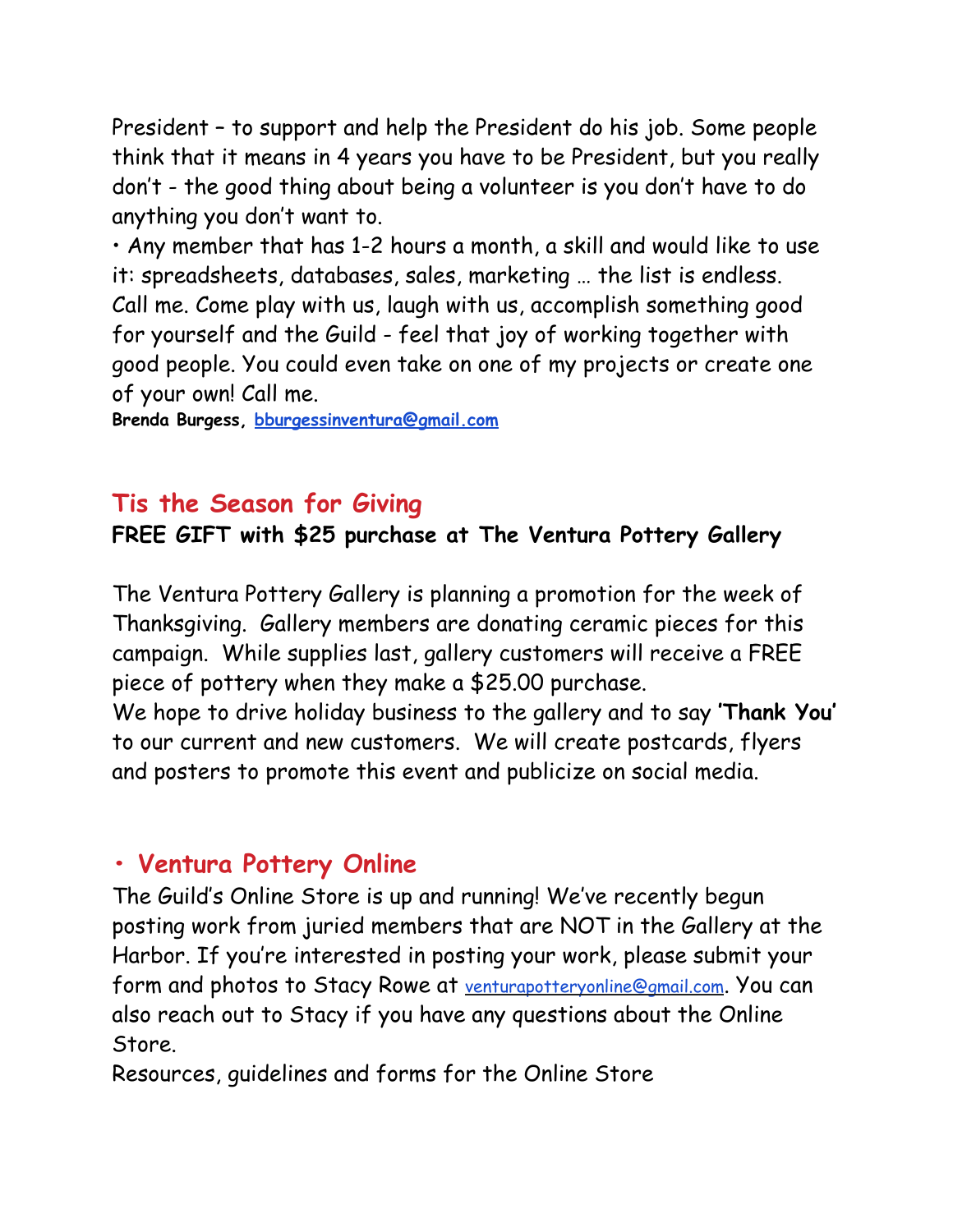are available on the VCPG website at: http://venturapottersguild.org/ vcpgarchives/ . You will need to sign-in with your username and password to access the documents.

# **• We're Zooming for the Holidays**

Stay tuned for more information about a special Zoom Event we have planned for our members in December! You didn't think we'd let the holidays go by without having some kind of fun, did you?

# **• New Title for the Scholarship Program - Outreach**

I have been working on the scholarship program for several years and I just continued to expand on what the Guild had been doing for years:

• Sponsor clay classes in an elementary school

• Identify successful ceramics students in two high schools, three community colleges and at CSUCI and give them a monetary award and VCPG membership at their student art show.

It seemed like enough until the pandemic and Barbara Fosbrink came along. Barbara came up with the idea of using some of the 2020 Scholarship Program's budget to set up a pilot residency program that was described in the September newsletter. She opened my eyes to the possibilities and I hope we can expand this program to Santa Barbara and Moorpark Community Colleges in 2021.

Then, I realized that this was not a "scholarship" program anymore but VCPG reaching out to develop and implement projects that would stimulate public interest in ceramic arts by providing networking, education and sales opportunities in an inclusive environment for all levels and interests. If you are interested in supporting this initiative, have some ideas of your own or just want to help Outreach make it happen – you know what  $I$  am going to say – contact me.

[bburgessinventua@gmail.com](mailto:bburgessinventua@gmail.com)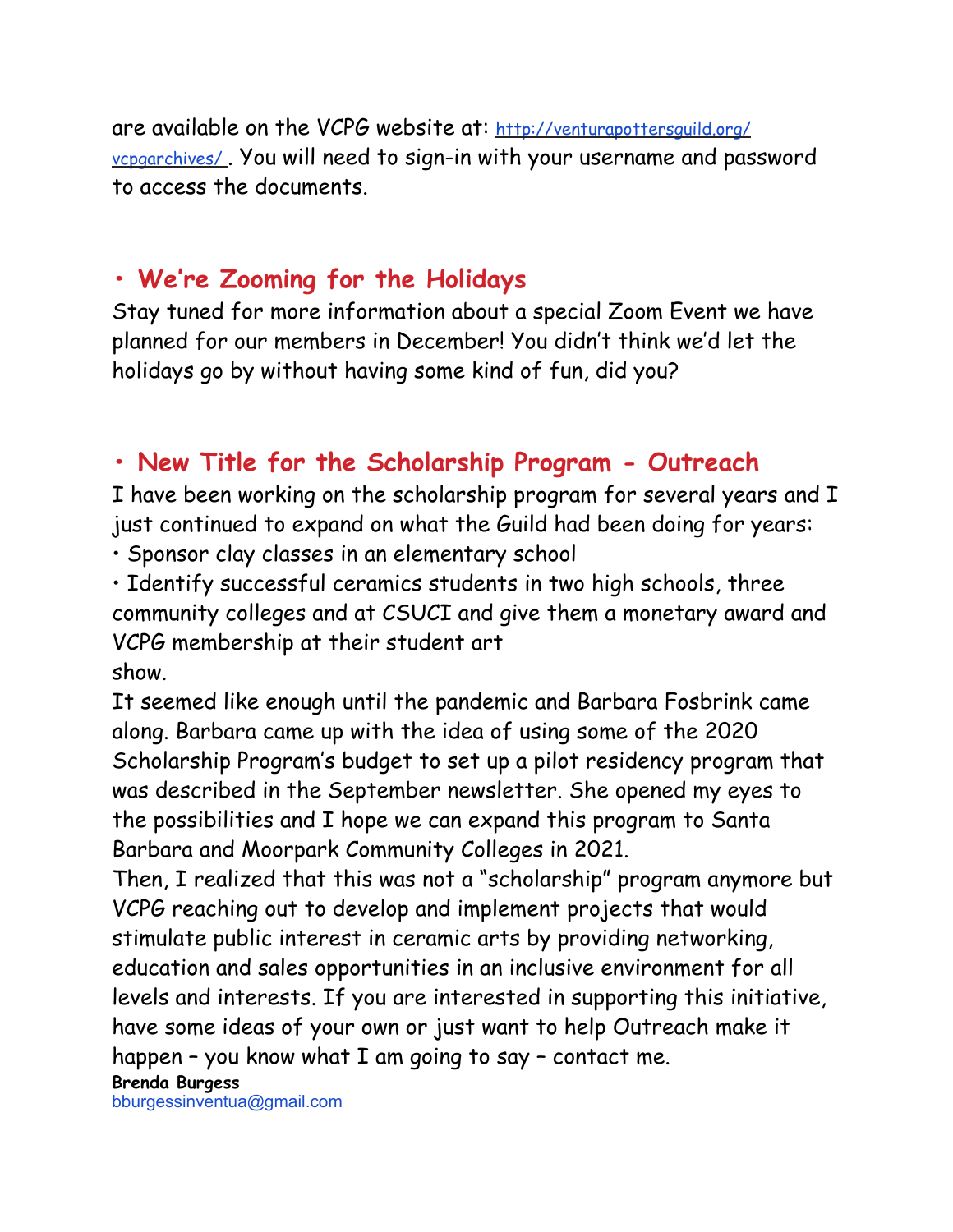### • **VCPG Website is Launched; <http://venturapottersguild.org>**

# **• Welcome New Members**

**Veronica Medina** 

# **• 2021 VCPG Membership Will expire on 12/31/20**

Enclosed you find 2021 Membership form.

**Help an artist-in-need;** If you are able to help an artist, someone you know or an unknown, please do. Also, If you know of an artist that needs help this year, let Brenda know and he/she will be put on our list. It is all anonymous.

**Brenda Burgess bburgessinventura@gmail.com**

# **• Neshkinukat "We are all Related"**

At Greenly Art Space, 2698 Junipero Ave, #113, Signal Hill, CA 90755. Open by appointment: 562-533-4020 On-line [www.GreenlyArtSpace.org](http://www.greenlyartspace.org/) X

# **• Free • Canopy and Books**

Canopy: 10' x10' with 4 sides. Good condition. Books: Online Merchant Internet 101, Selling art on eBay, and Art Marketing 101, Handbook for the Fine Artist Contact Marilee Stockman at 949 689 8982 x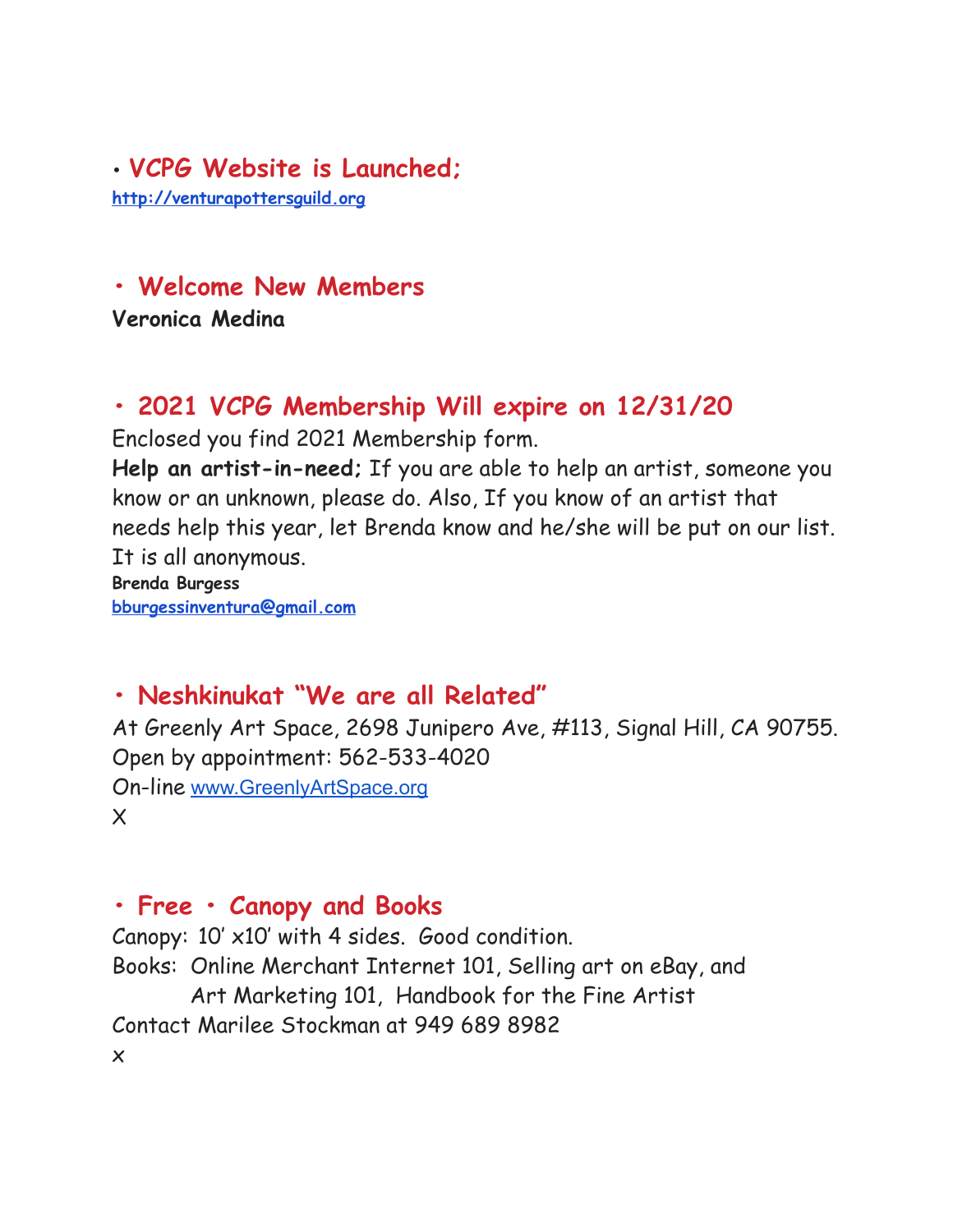### **• Do you know of a kiln repair man?**

Please contact **Sonja Gary at sonjakgary@yahoo.com**

### **• Start up Studio is looking to buy;**

Opening a community based studio and in search for —wheels, slab roller, extruder, etc. Contact **Veronica Medina at 646.709.7861** or [veronicamedinaclayworks.com](http://veronicamedinaclayworks.com/)

# **• A bluebird clay mixer/recycle for sale**

Can mix up to 150 lbs. in 6 minutes. bucket will roll downward and dump clay. \$2000. Please contact Victor Mccaslin (805) 402-8560 Fillmore X

## **• Geil style kiln. \$200 obo**

4 burners. Maybe can be fired to Cone 10. Has not been used, but covered and protected. The door is a lift on/off, could be welded. Can be fired as an updraft or downdraft. Located in Oxnard. Needs a new home. Cecile at [gipsylily@gmail.com](mailto:gipsylily@gmail.com) or 805.754.6380 X

# **• Bartlett Pyrometer**

Used for measuring temperature in kilns. \$40.00 Contact 818.613.7256 X